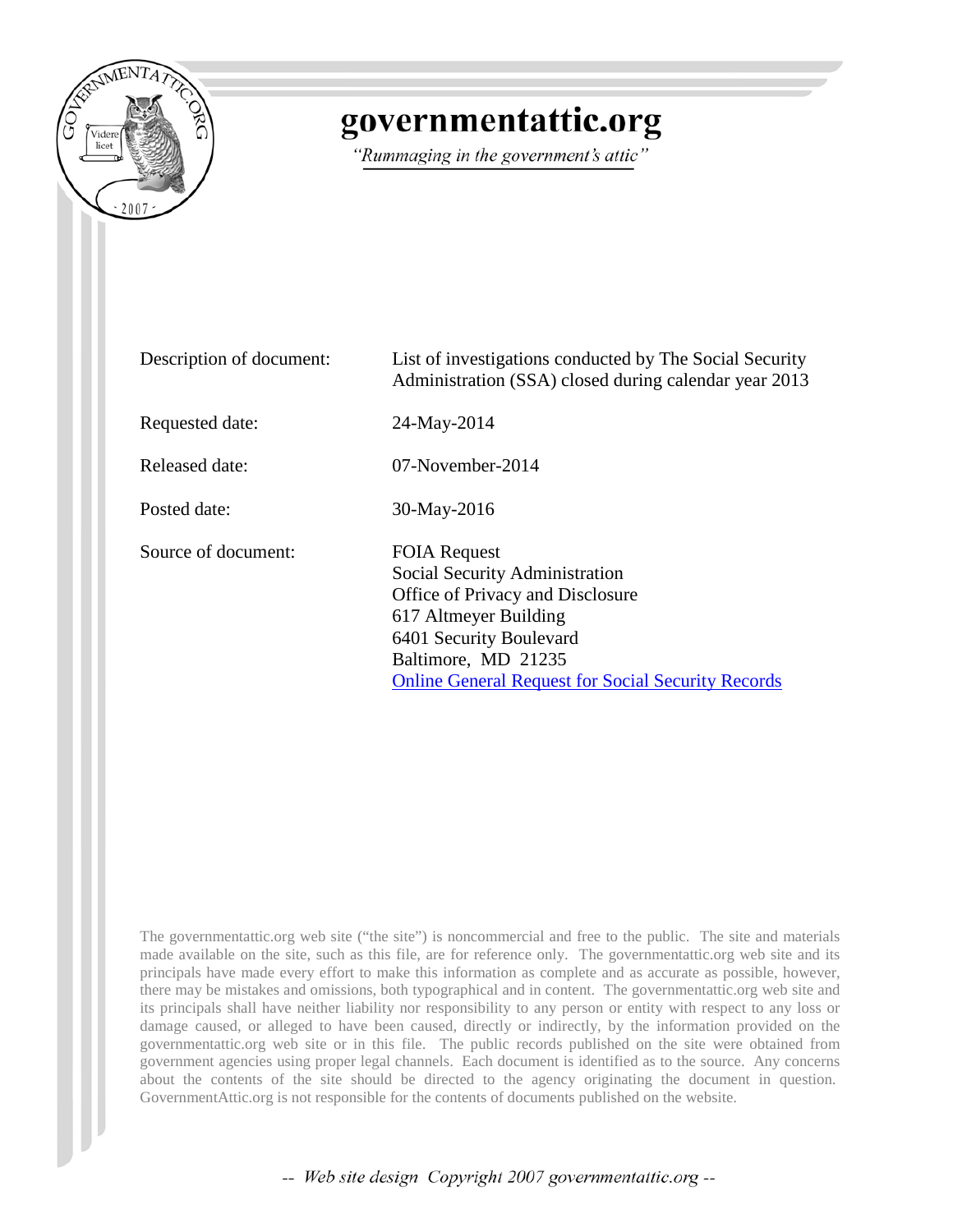

Refer to: S9H: AM2827

November 7, 2014

I am responding to your May 24, 2014 Freedom of Information Act (FOIA) request for a list of investigations closed during calendar year 2013.

I have enclosed an Excel spreadsheet containing the requested information. Below is a summary of the information:

- There were 7,981 cases closed during FY 13.
- The list contains 7,974 cases. The discrepancy is due to the exclusion of 7 cases that were reopened and are currently still open.
- The list contains 8,568 records. This is because there are multiple subjects for some cases.
- There are 44 cases categorized as "Other" in the Program Category Group column. These are made up of the following program categories: Threat Non-SSA; Internal Program - SSA; Procurement/Contracts; Computer Investigations; CIRP; Complaint not Related to SSA; 01 Background Investigation; and OCIG Whistleblower.

I have redacted the list of investigative subjects whose names are protected from disclosure pursuant to FOIA Exemption 6 (5 U.S.C. §552(b)(6). When we receive a request from a member of the public to release personal information about another individual from our records, we must balance the individual's privacy interest in withholding the information against the public interest in disclosing the information. We must determine whether disclosure would affect a personal privacy interest. Individuals clearly have a substantial personal privacy interest in the personal details furnished to the Government. On the other hand, the only public interest we must consider is whether the information sought would shed light on the way an agency performs its statutory duties. We may not consider the identity of the requester or the purpose for which the information is requested. While the public has an interest in knowing how the Social Security Administration administers the Social Security Act, disclosing records containing personal information about named individuals would not shed light on how the agency performs its statutory duties. Therefore, disclosing this information would be a clearly unwarranted invasion of personal privacy, and the information is exempt under the FOIA (5 U.S.C. § 552(b)(6)).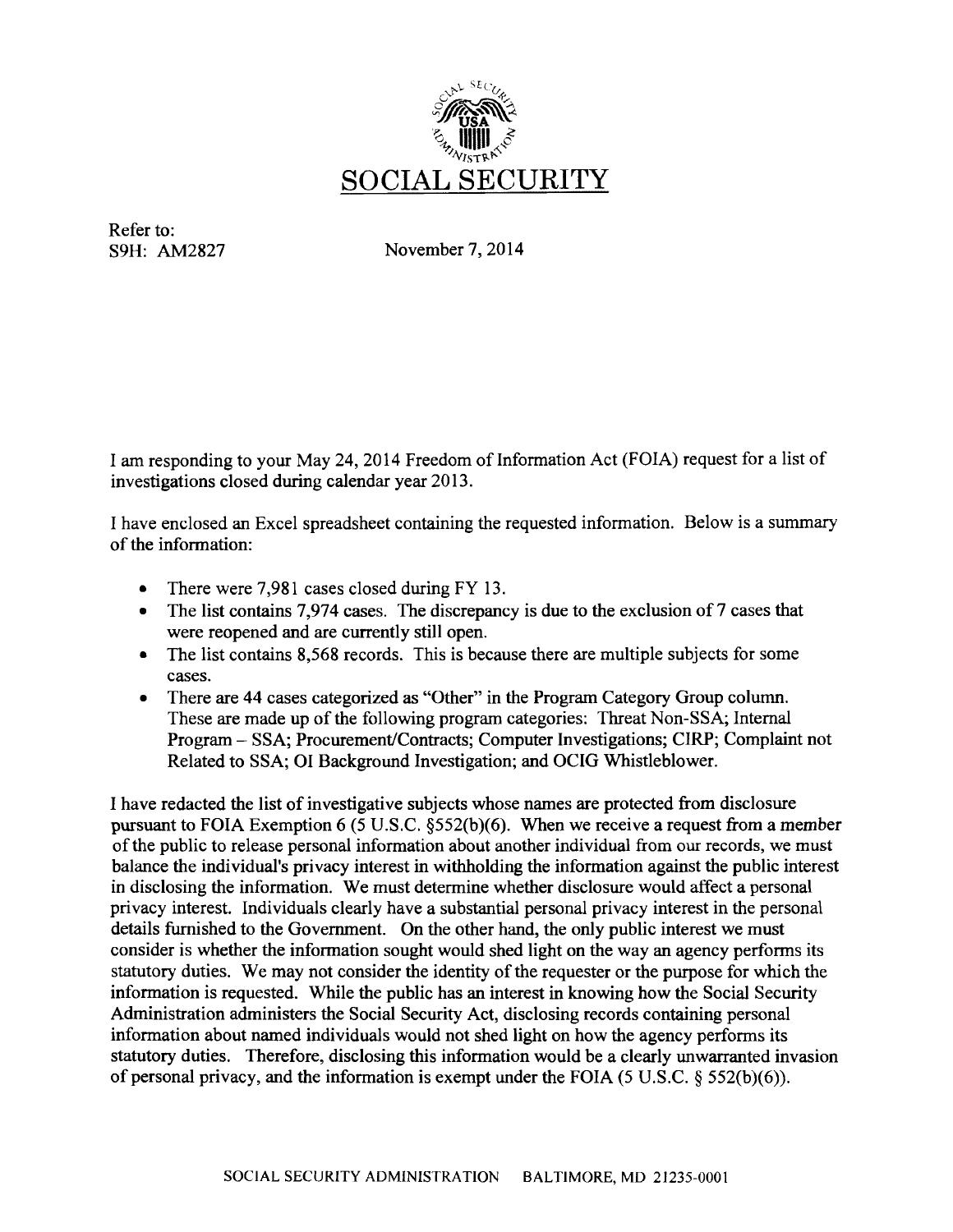I am also withholding the names under FOIA Exemption (7)(C)(5 U.S.C. § 552(b)(7)(C)). Exemption 7C protects from disclosure personal information compiled for law enforcement purposes if disclosing such information could reasonably be expected to constitute an unwarranted invasion of personal privacy.

Additionally, I am withholding the Office of Investigations (OI) case numbers pursuant to Exemption 7E (5 U.S.C. §552(b)(7)(E). Exemption 7(E) exempts from mandatory disclosure records or information compiled for law enforcement purposes when production of such records "would disclose techniques and procedures for law enforcement investigations or prosecutions, or would disclose guidelines for law enforcement investigations or prosecutions if such disclosure could reasonably be expected to risk circumvention of the law."

If you disagree with this decision, you may appeal it. Mail the appeal within 30 days after you receive this letter to the Executive Director for the Office of Privacy and Disclosure, Social Security Administration, 617 Altmeyer Building, 6401 Security Boulevard, Baltimore, Maryland 21235. Mark the envelope "Freedom of Information Appeal."

Sincerely,

Dawn S. Wiggins

Dawn S. Wiggins Freedom of Information Officer

Enclosure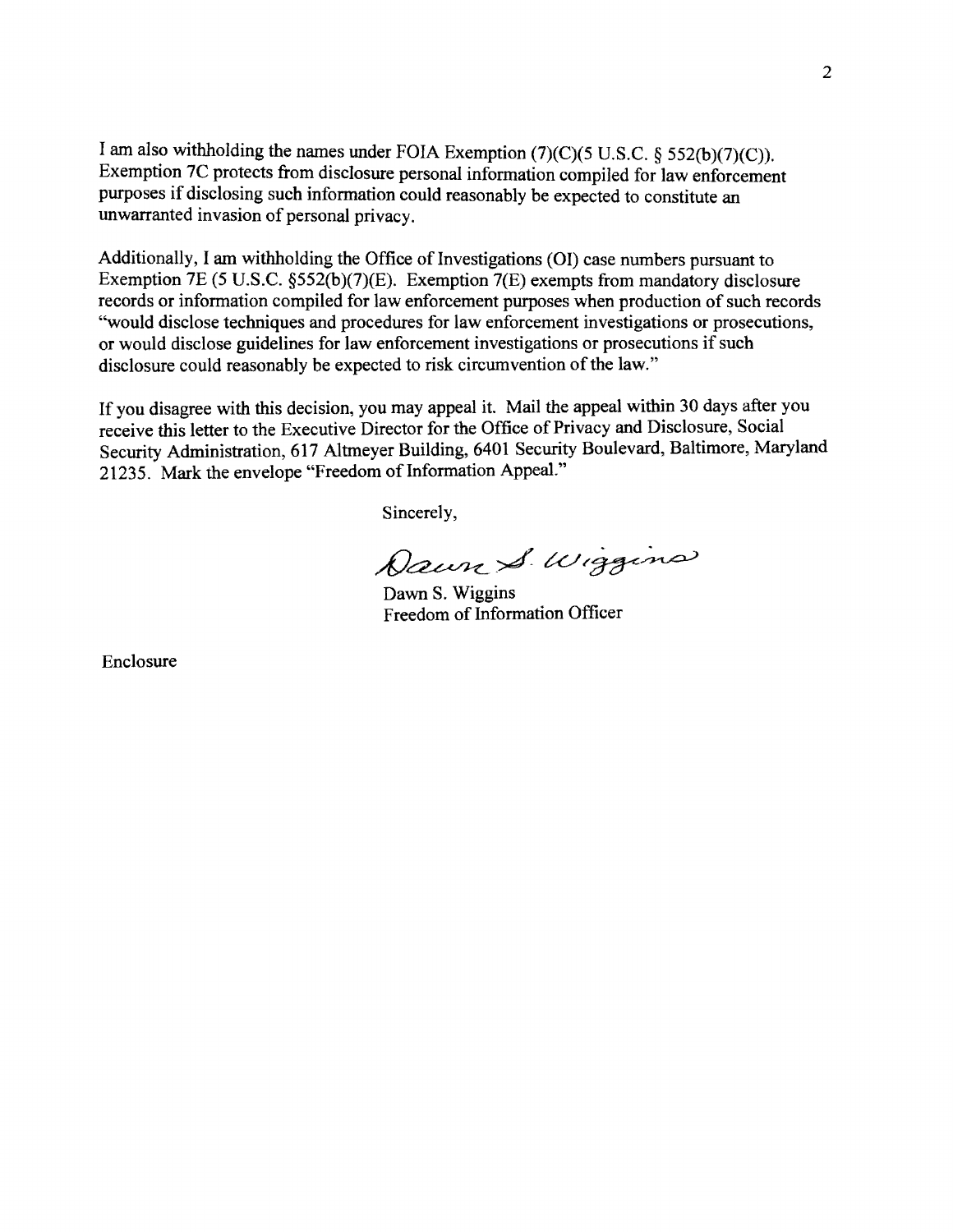| 7/24/2009 14:21<br>11/29/2012 18:27 Title XVI-Disability (T16-DI)<br>11/12/2010 16:42<br>11/30/2012 11:24 Title II-Disability (T2-DIB)<br>4/15/2009 11:48<br>11/14/2012 11:39 Title XVI-Disability (T16-DI)<br>11/14/2012 11:39 Title XVI-Disability (T16-DI)<br>4/15/2009 11:48<br>11/21/2012 11:28 Title XVI-Disability (T16-DI)<br>3/28/2011 15:39<br>5/9/2011 15:42<br>10/30/2012 9:12 Title XVI-Disability (T16-Di)<br>8/25/2011 11:10<br>7/16/2013 12:30 Title XVI-Disability (T16-DI)<br>9/23/2011 10:36<br>5/22/2013 13:49 Title II-Disability (T2-DIB)<br>12/7/2011 9:32<br>3/19/2013 15:48 Title XVI-Disability (T16-DI)<br>5/25/2012 13:59<br>9/30/2013 9:10 Title II-Retirement (OASI)<br>9/10/2012 10:36<br>3/19/2013 14:12 Title XVI-Aged (T16-Aged)<br>9/10/2012 11:17<br>3/19/2013 8:43 Title II-Disability (T2-DIB)<br>10/4/2012 15:47<br>4/5/2013 10:51 Title XVI-Disability (T16-DI)<br>12/21/2012 12:21<br>5/9/2013 13:52 Title XVI-Aged (T16-Aged)<br>3/15/2013 11:11<br>6/6/2013 14:51 Title II-Disability (T2-DIB)<br>3/22/2013 8:58<br>7/12/2013 15:00 Title II-Retirement (OASI)<br>2/8/2008 12:26<br>1/22/2013 13:54 Title XVI-Disability (T16-DI)<br>7/23/2009 11:39<br>3/14/2013 16:53 Title XVI-Disability (T16-DI)<br>11/8/2010 14:10<br>5/17/2013 15:42 Title XVI-Disability (T16-DI)<br><b>The State</b><br>$\cdots$<br>11/8/2010 14:10<br>5/17/2013 15:42 Title XVI-Disability (T16-Di)<br><b>Contractor Contractor</b><br>11/8/2010 14:10<br>5/17/2013 15:42 Title XVI-Disability (T16-DI)<br>4/18/2011 17:00<br>11/14/2012 11:25 Title XVI-Disability (T16-DI)<br>6/21/2011 11:08<br>1/30/2013 17:36 Title II-Disability (T2-DIB)<br>10/24/2011 10:43<br>6/21/2013 12:27 Title II-Disability (T2-DIB)<br>10/24/2011 10:57<br>1/30/2013 17:08 Title II-Disability (T2-DIB)<br>11/9/2011 12:59<br>3/14/2013 15:54 Title XVI-Disability (T16-DI)<br>1/17/2012 13:59<br>11/28/2012 17:38 Title XVI-Disability (T16-DI)<br>1/17/2012 14:12<br>11/30/2012 17:50 Title II-Disability (T2-DIB)<br>2/6/2012 10:51<br>11/14/2012 13:38 Title il-Disability (T2-DIB)<br>2/6/2012 11:23<br>11/28/2012 18:42 Title XVI-Disability (T16-DI)<br>2/10/2012 11:06<br>5/22/2013 12:23 Title XVI-Disability (T16-DI)<br>3/1/2012 15:07<br>11/29/2012 10:36 Title XVI-Disability (T16-DI)<br>4/2/2012 10:50<br>7/29/2013 18:30 Title XVI-Disability (T16-DI)<br>4/2/2012 15:21<br>11/30/2012 12:55 Title XVI-Disability (T16-DI)<br>4/2/2012 15:28<br>12/21/2012 17:03 Title II-Disability (T2-DIB)<br>4/2/2012 15:39<br>6/21/2013 15:47 Title II-Disability (T2-DIB)<br>4/9/2012 11:08<br>11/29/2012 17:30 Title XVI-Disability (T16-DI)<br>4/13/2012 9:36<br>11/28/2012 18:31 Title II-Disability (T2-DIB)<br>4/13/2012 10:00<br>11/29/2012 12:09 Title II-Disability (T2-DIB)<br>5/14/2012 14:40<br>2/26/2013 17:48 Title II-Disability (T2-DIB)<br>5/17/2012 12:47<br>12/21/2012 16:49 Title Il-Disability (T2-DIB)<br>5/29/2012 9:38<br>1/31/2013 16:23 Title II-Disability (T2-DIB)<br>6/1/2012 13:42<br>1/30/2013 16:17 Title II-Disability (T2-DIB)<br>6/12/2012 14:16<br>1/30/2013 16:28 Title XVI-Disability (T16-DI)<br>6/12/2012 14:29<br>11/14/2012 13:26 Title II-Disability (T2-DIB)<br>6/18/2012 10:38<br>12/20/2012 17:37 Title XVI-Disability (T16-DI)<br>6/18/2012 11:03<br>11/30/2012 17:37 Title XVI-Disability (T16-DI)<br>6/25/2012 11:16<br>11/29/2012 14:09 Title II-Disability (T2-DIB)<br>6/27/2012 11:10<br>8/28/2013 16:58 Title XVI-Disability (T16-DI)<br>6/27/2012 11:17<br>2/28/2013 15:44 Title XVI-Disability (T16-DI)<br>6/27/2012 11:24<br>3/28/2013 13:26 Title II-Disability (T2-DIB)<br>6/28/2012 9:47<br>11/28/2012 17:43 Title XVI-Disability (T16-DI)<br>7/2/2012 10:12<br>3/15/2013 15:41 Title Il-Disability (T2-DIB)<br>7/3/2012 13:10<br>11/29/2012 13:58 Title II-Disability (T2-DIB)<br>7/3/2012 13:24<br>11/30/2012 12:17 Title XVI-Disability (T16-DI)<br>7/3/2012 13:30<br>2/21/2013 18:00 Title XVI-Disability (T16-DI)<br>7/3/2012 13:41<br>3/13/2013 17:00 Title II-Disability (T2-DIB)<br>7/12/2012 11:03<br>5/17/2013 12:04 Title XVI-Disability (T16-DI)<br>7/13/2012 15:24<br>12/20/2012 16:11 Title II-Disability (T2-DIB)<br>7/16/2012 11:24<br>11/14/2012 12:51 Title II-Disability (T2-DIB)<br>7/23/2012 11:37<br>3/13/2013 16:51 Title II-Disability (T2-DIB)<br>7/26/2012 12:17<br>11/28/2012 18:35 Title Il-Disability (T2-DIB)<br>7/26/2012 12:50<br>11/29/2012 16:02 Title II-Disability (T2-DIB)<br>8/1/2012 14:40<br>11/30/2012 17:31 Title II-Disability (T2-DIB) | Open Date Reopen Date | Close Date Program Category Group | <b>Subject Name</b> |
|---------------------------------------------------------------------------------------------------------------------------------------------------------------------------------------------------------------------------------------------------------------------------------------------------------------------------------------------------------------------------------------------------------------------------------------------------------------------------------------------------------------------------------------------------------------------------------------------------------------------------------------------------------------------------------------------------------------------------------------------------------------------------------------------------------------------------------------------------------------------------------------------------------------------------------------------------------------------------------------------------------------------------------------------------------------------------------------------------------------------------------------------------------------------------------------------------------------------------------------------------------------------------------------------------------------------------------------------------------------------------------------------------------------------------------------------------------------------------------------------------------------------------------------------------------------------------------------------------------------------------------------------------------------------------------------------------------------------------------------------------------------------------------------------------------------------------------------------------------------------------------------------------------------------------------------------------------------------------------------------------------------------------------------------------------------------------------------------------------------------------------------------------------------------------------------------------------------------------------------------------------------------------------------------------------------------------------------------------------------------------------------------------------------------------------------------------------------------------------------------------------------------------------------------------------------------------------------------------------------------------------------------------------------------------------------------------------------------------------------------------------------------------------------------------------------------------------------------------------------------------------------------------------------------------------------------------------------------------------------------------------------------------------------------------------------------------------------------------------------------------------------------------------------------------------------------------------------------------------------------------------------------------------------------------------------------------------------------------------------------------------------------------------------------------------------------------------------------------------------------------------------------------------------------------------------------------------------------------------------------------------------------------------------------------------------------------------------------------------------------------------------------------------------------------------------------------------------------------------------------------------------------------------------------------------------------------------------------------------------------------------------------------------------------------------------------------------------------------------------------------------------------------------------------------------------------------------------------------------------------------------------------------------------------------------------------------------------------------------------------------------------------------------------------------------------------------------------------------------------------------------------------------------------------------------|-----------------------|-----------------------------------|---------------------|
|                                                                                                                                                                                                                                                                                                                                                                                                                                                                                                                                                                                                                                                                                                                                                                                                                                                                                                                                                                                                                                                                                                                                                                                                                                                                                                                                                                                                                                                                                                                                                                                                                                                                                                                                                                                                                                                                                                                                                                                                                                                                                                                                                                                                                                                                                                                                                                                                                                                                                                                                                                                                                                                                                                                                                                                                                                                                                                                                                                                                                                                                                                                                                                                                                                                                                                                                                                                                                                                                                                                                                                                                                                                                                                                                                                                                                                                                                                                                                                                                                                                                                                                                                                                                                                                                                                                                                                                                                                                                                                                                                         |                       |                                   |                     |
|                                                                                                                                                                                                                                                                                                                                                                                                                                                                                                                                                                                                                                                                                                                                                                                                                                                                                                                                                                                                                                                                                                                                                                                                                                                                                                                                                                                                                                                                                                                                                                                                                                                                                                                                                                                                                                                                                                                                                                                                                                                                                                                                                                                                                                                                                                                                                                                                                                                                                                                                                                                                                                                                                                                                                                                                                                                                                                                                                                                                                                                                                                                                                                                                                                                                                                                                                                                                                                                                                                                                                                                                                                                                                                                                                                                                                                                                                                                                                                                                                                                                                                                                                                                                                                                                                                                                                                                                                                                                                                                                                         |                       |                                   |                     |
|                                                                                                                                                                                                                                                                                                                                                                                                                                                                                                                                                                                                                                                                                                                                                                                                                                                                                                                                                                                                                                                                                                                                                                                                                                                                                                                                                                                                                                                                                                                                                                                                                                                                                                                                                                                                                                                                                                                                                                                                                                                                                                                                                                                                                                                                                                                                                                                                                                                                                                                                                                                                                                                                                                                                                                                                                                                                                                                                                                                                                                                                                                                                                                                                                                                                                                                                                                                                                                                                                                                                                                                                                                                                                                                                                                                                                                                                                                                                                                                                                                                                                                                                                                                                                                                                                                                                                                                                                                                                                                                                                         |                       |                                   |                     |
|                                                                                                                                                                                                                                                                                                                                                                                                                                                                                                                                                                                                                                                                                                                                                                                                                                                                                                                                                                                                                                                                                                                                                                                                                                                                                                                                                                                                                                                                                                                                                                                                                                                                                                                                                                                                                                                                                                                                                                                                                                                                                                                                                                                                                                                                                                                                                                                                                                                                                                                                                                                                                                                                                                                                                                                                                                                                                                                                                                                                                                                                                                                                                                                                                                                                                                                                                                                                                                                                                                                                                                                                                                                                                                                                                                                                                                                                                                                                                                                                                                                                                                                                                                                                                                                                                                                                                                                                                                                                                                                                                         |                       |                                   |                     |
|                                                                                                                                                                                                                                                                                                                                                                                                                                                                                                                                                                                                                                                                                                                                                                                                                                                                                                                                                                                                                                                                                                                                                                                                                                                                                                                                                                                                                                                                                                                                                                                                                                                                                                                                                                                                                                                                                                                                                                                                                                                                                                                                                                                                                                                                                                                                                                                                                                                                                                                                                                                                                                                                                                                                                                                                                                                                                                                                                                                                                                                                                                                                                                                                                                                                                                                                                                                                                                                                                                                                                                                                                                                                                                                                                                                                                                                                                                                                                                                                                                                                                                                                                                                                                                                                                                                                                                                                                                                                                                                                                         |                       |                                   |                     |
|                                                                                                                                                                                                                                                                                                                                                                                                                                                                                                                                                                                                                                                                                                                                                                                                                                                                                                                                                                                                                                                                                                                                                                                                                                                                                                                                                                                                                                                                                                                                                                                                                                                                                                                                                                                                                                                                                                                                                                                                                                                                                                                                                                                                                                                                                                                                                                                                                                                                                                                                                                                                                                                                                                                                                                                                                                                                                                                                                                                                                                                                                                                                                                                                                                                                                                                                                                                                                                                                                                                                                                                                                                                                                                                                                                                                                                                                                                                                                                                                                                                                                                                                                                                                                                                                                                                                                                                                                                                                                                                                                         |                       |                                   |                     |
|                                                                                                                                                                                                                                                                                                                                                                                                                                                                                                                                                                                                                                                                                                                                                                                                                                                                                                                                                                                                                                                                                                                                                                                                                                                                                                                                                                                                                                                                                                                                                                                                                                                                                                                                                                                                                                                                                                                                                                                                                                                                                                                                                                                                                                                                                                                                                                                                                                                                                                                                                                                                                                                                                                                                                                                                                                                                                                                                                                                                                                                                                                                                                                                                                                                                                                                                                                                                                                                                                                                                                                                                                                                                                                                                                                                                                                                                                                                                                                                                                                                                                                                                                                                                                                                                                                                                                                                                                                                                                                                                                         |                       |                                   |                     |
|                                                                                                                                                                                                                                                                                                                                                                                                                                                                                                                                                                                                                                                                                                                                                                                                                                                                                                                                                                                                                                                                                                                                                                                                                                                                                                                                                                                                                                                                                                                                                                                                                                                                                                                                                                                                                                                                                                                                                                                                                                                                                                                                                                                                                                                                                                                                                                                                                                                                                                                                                                                                                                                                                                                                                                                                                                                                                                                                                                                                                                                                                                                                                                                                                                                                                                                                                                                                                                                                                                                                                                                                                                                                                                                                                                                                                                                                                                                                                                                                                                                                                                                                                                                                                                                                                                                                                                                                                                                                                                                                                         |                       |                                   |                     |
|                                                                                                                                                                                                                                                                                                                                                                                                                                                                                                                                                                                                                                                                                                                                                                                                                                                                                                                                                                                                                                                                                                                                                                                                                                                                                                                                                                                                                                                                                                                                                                                                                                                                                                                                                                                                                                                                                                                                                                                                                                                                                                                                                                                                                                                                                                                                                                                                                                                                                                                                                                                                                                                                                                                                                                                                                                                                                                                                                                                                                                                                                                                                                                                                                                                                                                                                                                                                                                                                                                                                                                                                                                                                                                                                                                                                                                                                                                                                                                                                                                                                                                                                                                                                                                                                                                                                                                                                                                                                                                                                                         |                       |                                   |                     |
|                                                                                                                                                                                                                                                                                                                                                                                                                                                                                                                                                                                                                                                                                                                                                                                                                                                                                                                                                                                                                                                                                                                                                                                                                                                                                                                                                                                                                                                                                                                                                                                                                                                                                                                                                                                                                                                                                                                                                                                                                                                                                                                                                                                                                                                                                                                                                                                                                                                                                                                                                                                                                                                                                                                                                                                                                                                                                                                                                                                                                                                                                                                                                                                                                                                                                                                                                                                                                                                                                                                                                                                                                                                                                                                                                                                                                                                                                                                                                                                                                                                                                                                                                                                                                                                                                                                                                                                                                                                                                                                                                         |                       |                                   |                     |
|                                                                                                                                                                                                                                                                                                                                                                                                                                                                                                                                                                                                                                                                                                                                                                                                                                                                                                                                                                                                                                                                                                                                                                                                                                                                                                                                                                                                                                                                                                                                                                                                                                                                                                                                                                                                                                                                                                                                                                                                                                                                                                                                                                                                                                                                                                                                                                                                                                                                                                                                                                                                                                                                                                                                                                                                                                                                                                                                                                                                                                                                                                                                                                                                                                                                                                                                                                                                                                                                                                                                                                                                                                                                                                                                                                                                                                                                                                                                                                                                                                                                                                                                                                                                                                                                                                                                                                                                                                                                                                                                                         |                       |                                   |                     |
|                                                                                                                                                                                                                                                                                                                                                                                                                                                                                                                                                                                                                                                                                                                                                                                                                                                                                                                                                                                                                                                                                                                                                                                                                                                                                                                                                                                                                                                                                                                                                                                                                                                                                                                                                                                                                                                                                                                                                                                                                                                                                                                                                                                                                                                                                                                                                                                                                                                                                                                                                                                                                                                                                                                                                                                                                                                                                                                                                                                                                                                                                                                                                                                                                                                                                                                                                                                                                                                                                                                                                                                                                                                                                                                                                                                                                                                                                                                                                                                                                                                                                                                                                                                                                                                                                                                                                                                                                                                                                                                                                         |                       |                                   |                     |
|                                                                                                                                                                                                                                                                                                                                                                                                                                                                                                                                                                                                                                                                                                                                                                                                                                                                                                                                                                                                                                                                                                                                                                                                                                                                                                                                                                                                                                                                                                                                                                                                                                                                                                                                                                                                                                                                                                                                                                                                                                                                                                                                                                                                                                                                                                                                                                                                                                                                                                                                                                                                                                                                                                                                                                                                                                                                                                                                                                                                                                                                                                                                                                                                                                                                                                                                                                                                                                                                                                                                                                                                                                                                                                                                                                                                                                                                                                                                                                                                                                                                                                                                                                                                                                                                                                                                                                                                                                                                                                                                                         |                       |                                   |                     |
|                                                                                                                                                                                                                                                                                                                                                                                                                                                                                                                                                                                                                                                                                                                                                                                                                                                                                                                                                                                                                                                                                                                                                                                                                                                                                                                                                                                                                                                                                                                                                                                                                                                                                                                                                                                                                                                                                                                                                                                                                                                                                                                                                                                                                                                                                                                                                                                                                                                                                                                                                                                                                                                                                                                                                                                                                                                                                                                                                                                                                                                                                                                                                                                                                                                                                                                                                                                                                                                                                                                                                                                                                                                                                                                                                                                                                                                                                                                                                                                                                                                                                                                                                                                                                                                                                                                                                                                                                                                                                                                                                         |                       |                                   |                     |
|                                                                                                                                                                                                                                                                                                                                                                                                                                                                                                                                                                                                                                                                                                                                                                                                                                                                                                                                                                                                                                                                                                                                                                                                                                                                                                                                                                                                                                                                                                                                                                                                                                                                                                                                                                                                                                                                                                                                                                                                                                                                                                                                                                                                                                                                                                                                                                                                                                                                                                                                                                                                                                                                                                                                                                                                                                                                                                                                                                                                                                                                                                                                                                                                                                                                                                                                                                                                                                                                                                                                                                                                                                                                                                                                                                                                                                                                                                                                                                                                                                                                                                                                                                                                                                                                                                                                                                                                                                                                                                                                                         |                       |                                   |                     |
|                                                                                                                                                                                                                                                                                                                                                                                                                                                                                                                                                                                                                                                                                                                                                                                                                                                                                                                                                                                                                                                                                                                                                                                                                                                                                                                                                                                                                                                                                                                                                                                                                                                                                                                                                                                                                                                                                                                                                                                                                                                                                                                                                                                                                                                                                                                                                                                                                                                                                                                                                                                                                                                                                                                                                                                                                                                                                                                                                                                                                                                                                                                                                                                                                                                                                                                                                                                                                                                                                                                                                                                                                                                                                                                                                                                                                                                                                                                                                                                                                                                                                                                                                                                                                                                                                                                                                                                                                                                                                                                                                         |                       |                                   |                     |
|                                                                                                                                                                                                                                                                                                                                                                                                                                                                                                                                                                                                                                                                                                                                                                                                                                                                                                                                                                                                                                                                                                                                                                                                                                                                                                                                                                                                                                                                                                                                                                                                                                                                                                                                                                                                                                                                                                                                                                                                                                                                                                                                                                                                                                                                                                                                                                                                                                                                                                                                                                                                                                                                                                                                                                                                                                                                                                                                                                                                                                                                                                                                                                                                                                                                                                                                                                                                                                                                                                                                                                                                                                                                                                                                                                                                                                                                                                                                                                                                                                                                                                                                                                                                                                                                                                                                                                                                                                                                                                                                                         |                       |                                   |                     |
|                                                                                                                                                                                                                                                                                                                                                                                                                                                                                                                                                                                                                                                                                                                                                                                                                                                                                                                                                                                                                                                                                                                                                                                                                                                                                                                                                                                                                                                                                                                                                                                                                                                                                                                                                                                                                                                                                                                                                                                                                                                                                                                                                                                                                                                                                                                                                                                                                                                                                                                                                                                                                                                                                                                                                                                                                                                                                                                                                                                                                                                                                                                                                                                                                                                                                                                                                                                                                                                                                                                                                                                                                                                                                                                                                                                                                                                                                                                                                                                                                                                                                                                                                                                                                                                                                                                                                                                                                                                                                                                                                         |                       |                                   |                     |
|                                                                                                                                                                                                                                                                                                                                                                                                                                                                                                                                                                                                                                                                                                                                                                                                                                                                                                                                                                                                                                                                                                                                                                                                                                                                                                                                                                                                                                                                                                                                                                                                                                                                                                                                                                                                                                                                                                                                                                                                                                                                                                                                                                                                                                                                                                                                                                                                                                                                                                                                                                                                                                                                                                                                                                                                                                                                                                                                                                                                                                                                                                                                                                                                                                                                                                                                                                                                                                                                                                                                                                                                                                                                                                                                                                                                                                                                                                                                                                                                                                                                                                                                                                                                                                                                                                                                                                                                                                                                                                                                                         |                       |                                   |                     |
|                                                                                                                                                                                                                                                                                                                                                                                                                                                                                                                                                                                                                                                                                                                                                                                                                                                                                                                                                                                                                                                                                                                                                                                                                                                                                                                                                                                                                                                                                                                                                                                                                                                                                                                                                                                                                                                                                                                                                                                                                                                                                                                                                                                                                                                                                                                                                                                                                                                                                                                                                                                                                                                                                                                                                                                                                                                                                                                                                                                                                                                                                                                                                                                                                                                                                                                                                                                                                                                                                                                                                                                                                                                                                                                                                                                                                                                                                                                                                                                                                                                                                                                                                                                                                                                                                                                                                                                                                                                                                                                                                         |                       |                                   |                     |
|                                                                                                                                                                                                                                                                                                                                                                                                                                                                                                                                                                                                                                                                                                                                                                                                                                                                                                                                                                                                                                                                                                                                                                                                                                                                                                                                                                                                                                                                                                                                                                                                                                                                                                                                                                                                                                                                                                                                                                                                                                                                                                                                                                                                                                                                                                                                                                                                                                                                                                                                                                                                                                                                                                                                                                                                                                                                                                                                                                                                                                                                                                                                                                                                                                                                                                                                                                                                                                                                                                                                                                                                                                                                                                                                                                                                                                                                                                                                                                                                                                                                                                                                                                                                                                                                                                                                                                                                                                                                                                                                                         |                       |                                   |                     |
|                                                                                                                                                                                                                                                                                                                                                                                                                                                                                                                                                                                                                                                                                                                                                                                                                                                                                                                                                                                                                                                                                                                                                                                                                                                                                                                                                                                                                                                                                                                                                                                                                                                                                                                                                                                                                                                                                                                                                                                                                                                                                                                                                                                                                                                                                                                                                                                                                                                                                                                                                                                                                                                                                                                                                                                                                                                                                                                                                                                                                                                                                                                                                                                                                                                                                                                                                                                                                                                                                                                                                                                                                                                                                                                                                                                                                                                                                                                                                                                                                                                                                                                                                                                                                                                                                                                                                                                                                                                                                                                                                         |                       |                                   |                     |
|                                                                                                                                                                                                                                                                                                                                                                                                                                                                                                                                                                                                                                                                                                                                                                                                                                                                                                                                                                                                                                                                                                                                                                                                                                                                                                                                                                                                                                                                                                                                                                                                                                                                                                                                                                                                                                                                                                                                                                                                                                                                                                                                                                                                                                                                                                                                                                                                                                                                                                                                                                                                                                                                                                                                                                                                                                                                                                                                                                                                                                                                                                                                                                                                                                                                                                                                                                                                                                                                                                                                                                                                                                                                                                                                                                                                                                                                                                                                                                                                                                                                                                                                                                                                                                                                                                                                                                                                                                                                                                                                                         |                       |                                   |                     |
|                                                                                                                                                                                                                                                                                                                                                                                                                                                                                                                                                                                                                                                                                                                                                                                                                                                                                                                                                                                                                                                                                                                                                                                                                                                                                                                                                                                                                                                                                                                                                                                                                                                                                                                                                                                                                                                                                                                                                                                                                                                                                                                                                                                                                                                                                                                                                                                                                                                                                                                                                                                                                                                                                                                                                                                                                                                                                                                                                                                                                                                                                                                                                                                                                                                                                                                                                                                                                                                                                                                                                                                                                                                                                                                                                                                                                                                                                                                                                                                                                                                                                                                                                                                                                                                                                                                                                                                                                                                                                                                                                         |                       |                                   |                     |
|                                                                                                                                                                                                                                                                                                                                                                                                                                                                                                                                                                                                                                                                                                                                                                                                                                                                                                                                                                                                                                                                                                                                                                                                                                                                                                                                                                                                                                                                                                                                                                                                                                                                                                                                                                                                                                                                                                                                                                                                                                                                                                                                                                                                                                                                                                                                                                                                                                                                                                                                                                                                                                                                                                                                                                                                                                                                                                                                                                                                                                                                                                                                                                                                                                                                                                                                                                                                                                                                                                                                                                                                                                                                                                                                                                                                                                                                                                                                                                                                                                                                                                                                                                                                                                                                                                                                                                                                                                                                                                                                                         |                       |                                   |                     |
|                                                                                                                                                                                                                                                                                                                                                                                                                                                                                                                                                                                                                                                                                                                                                                                                                                                                                                                                                                                                                                                                                                                                                                                                                                                                                                                                                                                                                                                                                                                                                                                                                                                                                                                                                                                                                                                                                                                                                                                                                                                                                                                                                                                                                                                                                                                                                                                                                                                                                                                                                                                                                                                                                                                                                                                                                                                                                                                                                                                                                                                                                                                                                                                                                                                                                                                                                                                                                                                                                                                                                                                                                                                                                                                                                                                                                                                                                                                                                                                                                                                                                                                                                                                                                                                                                                                                                                                                                                                                                                                                                         |                       |                                   |                     |
|                                                                                                                                                                                                                                                                                                                                                                                                                                                                                                                                                                                                                                                                                                                                                                                                                                                                                                                                                                                                                                                                                                                                                                                                                                                                                                                                                                                                                                                                                                                                                                                                                                                                                                                                                                                                                                                                                                                                                                                                                                                                                                                                                                                                                                                                                                                                                                                                                                                                                                                                                                                                                                                                                                                                                                                                                                                                                                                                                                                                                                                                                                                                                                                                                                                                                                                                                                                                                                                                                                                                                                                                                                                                                                                                                                                                                                                                                                                                                                                                                                                                                                                                                                                                                                                                                                                                                                                                                                                                                                                                                         |                       |                                   |                     |
|                                                                                                                                                                                                                                                                                                                                                                                                                                                                                                                                                                                                                                                                                                                                                                                                                                                                                                                                                                                                                                                                                                                                                                                                                                                                                                                                                                                                                                                                                                                                                                                                                                                                                                                                                                                                                                                                                                                                                                                                                                                                                                                                                                                                                                                                                                                                                                                                                                                                                                                                                                                                                                                                                                                                                                                                                                                                                                                                                                                                                                                                                                                                                                                                                                                                                                                                                                                                                                                                                                                                                                                                                                                                                                                                                                                                                                                                                                                                                                                                                                                                                                                                                                                                                                                                                                                                                                                                                                                                                                                                                         |                       |                                   |                     |
|                                                                                                                                                                                                                                                                                                                                                                                                                                                                                                                                                                                                                                                                                                                                                                                                                                                                                                                                                                                                                                                                                                                                                                                                                                                                                                                                                                                                                                                                                                                                                                                                                                                                                                                                                                                                                                                                                                                                                                                                                                                                                                                                                                                                                                                                                                                                                                                                                                                                                                                                                                                                                                                                                                                                                                                                                                                                                                                                                                                                                                                                                                                                                                                                                                                                                                                                                                                                                                                                                                                                                                                                                                                                                                                                                                                                                                                                                                                                                                                                                                                                                                                                                                                                                                                                                                                                                                                                                                                                                                                                                         |                       |                                   |                     |
|                                                                                                                                                                                                                                                                                                                                                                                                                                                                                                                                                                                                                                                                                                                                                                                                                                                                                                                                                                                                                                                                                                                                                                                                                                                                                                                                                                                                                                                                                                                                                                                                                                                                                                                                                                                                                                                                                                                                                                                                                                                                                                                                                                                                                                                                                                                                                                                                                                                                                                                                                                                                                                                                                                                                                                                                                                                                                                                                                                                                                                                                                                                                                                                                                                                                                                                                                                                                                                                                                                                                                                                                                                                                                                                                                                                                                                                                                                                                                                                                                                                                                                                                                                                                                                                                                                                                                                                                                                                                                                                                                         |                       |                                   |                     |
|                                                                                                                                                                                                                                                                                                                                                                                                                                                                                                                                                                                                                                                                                                                                                                                                                                                                                                                                                                                                                                                                                                                                                                                                                                                                                                                                                                                                                                                                                                                                                                                                                                                                                                                                                                                                                                                                                                                                                                                                                                                                                                                                                                                                                                                                                                                                                                                                                                                                                                                                                                                                                                                                                                                                                                                                                                                                                                                                                                                                                                                                                                                                                                                                                                                                                                                                                                                                                                                                                                                                                                                                                                                                                                                                                                                                                                                                                                                                                                                                                                                                                                                                                                                                                                                                                                                                                                                                                                                                                                                                                         |                       |                                   |                     |
|                                                                                                                                                                                                                                                                                                                                                                                                                                                                                                                                                                                                                                                                                                                                                                                                                                                                                                                                                                                                                                                                                                                                                                                                                                                                                                                                                                                                                                                                                                                                                                                                                                                                                                                                                                                                                                                                                                                                                                                                                                                                                                                                                                                                                                                                                                                                                                                                                                                                                                                                                                                                                                                                                                                                                                                                                                                                                                                                                                                                                                                                                                                                                                                                                                                                                                                                                                                                                                                                                                                                                                                                                                                                                                                                                                                                                                                                                                                                                                                                                                                                                                                                                                                                                                                                                                                                                                                                                                                                                                                                                         |                       |                                   |                     |
|                                                                                                                                                                                                                                                                                                                                                                                                                                                                                                                                                                                                                                                                                                                                                                                                                                                                                                                                                                                                                                                                                                                                                                                                                                                                                                                                                                                                                                                                                                                                                                                                                                                                                                                                                                                                                                                                                                                                                                                                                                                                                                                                                                                                                                                                                                                                                                                                                                                                                                                                                                                                                                                                                                                                                                                                                                                                                                                                                                                                                                                                                                                                                                                                                                                                                                                                                                                                                                                                                                                                                                                                                                                                                                                                                                                                                                                                                                                                                                                                                                                                                                                                                                                                                                                                                                                                                                                                                                                                                                                                                         |                       |                                   |                     |
|                                                                                                                                                                                                                                                                                                                                                                                                                                                                                                                                                                                                                                                                                                                                                                                                                                                                                                                                                                                                                                                                                                                                                                                                                                                                                                                                                                                                                                                                                                                                                                                                                                                                                                                                                                                                                                                                                                                                                                                                                                                                                                                                                                                                                                                                                                                                                                                                                                                                                                                                                                                                                                                                                                                                                                                                                                                                                                                                                                                                                                                                                                                                                                                                                                                                                                                                                                                                                                                                                                                                                                                                                                                                                                                                                                                                                                                                                                                                                                                                                                                                                                                                                                                                                                                                                                                                                                                                                                                                                                                                                         |                       |                                   |                     |
|                                                                                                                                                                                                                                                                                                                                                                                                                                                                                                                                                                                                                                                                                                                                                                                                                                                                                                                                                                                                                                                                                                                                                                                                                                                                                                                                                                                                                                                                                                                                                                                                                                                                                                                                                                                                                                                                                                                                                                                                                                                                                                                                                                                                                                                                                                                                                                                                                                                                                                                                                                                                                                                                                                                                                                                                                                                                                                                                                                                                                                                                                                                                                                                                                                                                                                                                                                                                                                                                                                                                                                                                                                                                                                                                                                                                                                                                                                                                                                                                                                                                                                                                                                                                                                                                                                                                                                                                                                                                                                                                                         |                       |                                   |                     |
|                                                                                                                                                                                                                                                                                                                                                                                                                                                                                                                                                                                                                                                                                                                                                                                                                                                                                                                                                                                                                                                                                                                                                                                                                                                                                                                                                                                                                                                                                                                                                                                                                                                                                                                                                                                                                                                                                                                                                                                                                                                                                                                                                                                                                                                                                                                                                                                                                                                                                                                                                                                                                                                                                                                                                                                                                                                                                                                                                                                                                                                                                                                                                                                                                                                                                                                                                                                                                                                                                                                                                                                                                                                                                                                                                                                                                                                                                                                                                                                                                                                                                                                                                                                                                                                                                                                                                                                                                                                                                                                                                         |                       |                                   |                     |
|                                                                                                                                                                                                                                                                                                                                                                                                                                                                                                                                                                                                                                                                                                                                                                                                                                                                                                                                                                                                                                                                                                                                                                                                                                                                                                                                                                                                                                                                                                                                                                                                                                                                                                                                                                                                                                                                                                                                                                                                                                                                                                                                                                                                                                                                                                                                                                                                                                                                                                                                                                                                                                                                                                                                                                                                                                                                                                                                                                                                                                                                                                                                                                                                                                                                                                                                                                                                                                                                                                                                                                                                                                                                                                                                                                                                                                                                                                                                                                                                                                                                                                                                                                                                                                                                                                                                                                                                                                                                                                                                                         |                       |                                   |                     |
|                                                                                                                                                                                                                                                                                                                                                                                                                                                                                                                                                                                                                                                                                                                                                                                                                                                                                                                                                                                                                                                                                                                                                                                                                                                                                                                                                                                                                                                                                                                                                                                                                                                                                                                                                                                                                                                                                                                                                                                                                                                                                                                                                                                                                                                                                                                                                                                                                                                                                                                                                                                                                                                                                                                                                                                                                                                                                                                                                                                                                                                                                                                                                                                                                                                                                                                                                                                                                                                                                                                                                                                                                                                                                                                                                                                                                                                                                                                                                                                                                                                                                                                                                                                                                                                                                                                                                                                                                                                                                                                                                         |                       |                                   |                     |
|                                                                                                                                                                                                                                                                                                                                                                                                                                                                                                                                                                                                                                                                                                                                                                                                                                                                                                                                                                                                                                                                                                                                                                                                                                                                                                                                                                                                                                                                                                                                                                                                                                                                                                                                                                                                                                                                                                                                                                                                                                                                                                                                                                                                                                                                                                                                                                                                                                                                                                                                                                                                                                                                                                                                                                                                                                                                                                                                                                                                                                                                                                                                                                                                                                                                                                                                                                                                                                                                                                                                                                                                                                                                                                                                                                                                                                                                                                                                                                                                                                                                                                                                                                                                                                                                                                                                                                                                                                                                                                                                                         |                       |                                   |                     |
|                                                                                                                                                                                                                                                                                                                                                                                                                                                                                                                                                                                                                                                                                                                                                                                                                                                                                                                                                                                                                                                                                                                                                                                                                                                                                                                                                                                                                                                                                                                                                                                                                                                                                                                                                                                                                                                                                                                                                                                                                                                                                                                                                                                                                                                                                                                                                                                                                                                                                                                                                                                                                                                                                                                                                                                                                                                                                                                                                                                                                                                                                                                                                                                                                                                                                                                                                                                                                                                                                                                                                                                                                                                                                                                                                                                                                                                                                                                                                                                                                                                                                                                                                                                                                                                                                                                                                                                                                                                                                                                                                         |                       |                                   |                     |
|                                                                                                                                                                                                                                                                                                                                                                                                                                                                                                                                                                                                                                                                                                                                                                                                                                                                                                                                                                                                                                                                                                                                                                                                                                                                                                                                                                                                                                                                                                                                                                                                                                                                                                                                                                                                                                                                                                                                                                                                                                                                                                                                                                                                                                                                                                                                                                                                                                                                                                                                                                                                                                                                                                                                                                                                                                                                                                                                                                                                                                                                                                                                                                                                                                                                                                                                                                                                                                                                                                                                                                                                                                                                                                                                                                                                                                                                                                                                                                                                                                                                                                                                                                                                                                                                                                                                                                                                                                                                                                                                                         |                       |                                   |                     |
|                                                                                                                                                                                                                                                                                                                                                                                                                                                                                                                                                                                                                                                                                                                                                                                                                                                                                                                                                                                                                                                                                                                                                                                                                                                                                                                                                                                                                                                                                                                                                                                                                                                                                                                                                                                                                                                                                                                                                                                                                                                                                                                                                                                                                                                                                                                                                                                                                                                                                                                                                                                                                                                                                                                                                                                                                                                                                                                                                                                                                                                                                                                                                                                                                                                                                                                                                                                                                                                                                                                                                                                                                                                                                                                                                                                                                                                                                                                                                                                                                                                                                                                                                                                                                                                                                                                                                                                                                                                                                                                                                         |                       |                                   |                     |
|                                                                                                                                                                                                                                                                                                                                                                                                                                                                                                                                                                                                                                                                                                                                                                                                                                                                                                                                                                                                                                                                                                                                                                                                                                                                                                                                                                                                                                                                                                                                                                                                                                                                                                                                                                                                                                                                                                                                                                                                                                                                                                                                                                                                                                                                                                                                                                                                                                                                                                                                                                                                                                                                                                                                                                                                                                                                                                                                                                                                                                                                                                                                                                                                                                                                                                                                                                                                                                                                                                                                                                                                                                                                                                                                                                                                                                                                                                                                                                                                                                                                                                                                                                                                                                                                                                                                                                                                                                                                                                                                                         |                       |                                   |                     |
|                                                                                                                                                                                                                                                                                                                                                                                                                                                                                                                                                                                                                                                                                                                                                                                                                                                                                                                                                                                                                                                                                                                                                                                                                                                                                                                                                                                                                                                                                                                                                                                                                                                                                                                                                                                                                                                                                                                                                                                                                                                                                                                                                                                                                                                                                                                                                                                                                                                                                                                                                                                                                                                                                                                                                                                                                                                                                                                                                                                                                                                                                                                                                                                                                                                                                                                                                                                                                                                                                                                                                                                                                                                                                                                                                                                                                                                                                                                                                                                                                                                                                                                                                                                                                                                                                                                                                                                                                                                                                                                                                         |                       |                                   |                     |
|                                                                                                                                                                                                                                                                                                                                                                                                                                                                                                                                                                                                                                                                                                                                                                                                                                                                                                                                                                                                                                                                                                                                                                                                                                                                                                                                                                                                                                                                                                                                                                                                                                                                                                                                                                                                                                                                                                                                                                                                                                                                                                                                                                                                                                                                                                                                                                                                                                                                                                                                                                                                                                                                                                                                                                                                                                                                                                                                                                                                                                                                                                                                                                                                                                                                                                                                                                                                                                                                                                                                                                                                                                                                                                                                                                                                                                                                                                                                                                                                                                                                                                                                                                                                                                                                                                                                                                                                                                                                                                                                                         |                       |                                   |                     |
|                                                                                                                                                                                                                                                                                                                                                                                                                                                                                                                                                                                                                                                                                                                                                                                                                                                                                                                                                                                                                                                                                                                                                                                                                                                                                                                                                                                                                                                                                                                                                                                                                                                                                                                                                                                                                                                                                                                                                                                                                                                                                                                                                                                                                                                                                                                                                                                                                                                                                                                                                                                                                                                                                                                                                                                                                                                                                                                                                                                                                                                                                                                                                                                                                                                                                                                                                                                                                                                                                                                                                                                                                                                                                                                                                                                                                                                                                                                                                                                                                                                                                                                                                                                                                                                                                                                                                                                                                                                                                                                                                         |                       |                                   |                     |
|                                                                                                                                                                                                                                                                                                                                                                                                                                                                                                                                                                                                                                                                                                                                                                                                                                                                                                                                                                                                                                                                                                                                                                                                                                                                                                                                                                                                                                                                                                                                                                                                                                                                                                                                                                                                                                                                                                                                                                                                                                                                                                                                                                                                                                                                                                                                                                                                                                                                                                                                                                                                                                                                                                                                                                                                                                                                                                                                                                                                                                                                                                                                                                                                                                                                                                                                                                                                                                                                                                                                                                                                                                                                                                                                                                                                                                                                                                                                                                                                                                                                                                                                                                                                                                                                                                                                                                                                                                                                                                                                                         |                       |                                   |                     |
|                                                                                                                                                                                                                                                                                                                                                                                                                                                                                                                                                                                                                                                                                                                                                                                                                                                                                                                                                                                                                                                                                                                                                                                                                                                                                                                                                                                                                                                                                                                                                                                                                                                                                                                                                                                                                                                                                                                                                                                                                                                                                                                                                                                                                                                                                                                                                                                                                                                                                                                                                                                                                                                                                                                                                                                                                                                                                                                                                                                                                                                                                                                                                                                                                                                                                                                                                                                                                                                                                                                                                                                                                                                                                                                                                                                                                                                                                                                                                                                                                                                                                                                                                                                                                                                                                                                                                                                                                                                                                                                                                         |                       |                                   |                     |
|                                                                                                                                                                                                                                                                                                                                                                                                                                                                                                                                                                                                                                                                                                                                                                                                                                                                                                                                                                                                                                                                                                                                                                                                                                                                                                                                                                                                                                                                                                                                                                                                                                                                                                                                                                                                                                                                                                                                                                                                                                                                                                                                                                                                                                                                                                                                                                                                                                                                                                                                                                                                                                                                                                                                                                                                                                                                                                                                                                                                                                                                                                                                                                                                                                                                                                                                                                                                                                                                                                                                                                                                                                                                                                                                                                                                                                                                                                                                                                                                                                                                                                                                                                                                                                                                                                                                                                                                                                                                                                                                                         |                       |                                   |                     |
|                                                                                                                                                                                                                                                                                                                                                                                                                                                                                                                                                                                                                                                                                                                                                                                                                                                                                                                                                                                                                                                                                                                                                                                                                                                                                                                                                                                                                                                                                                                                                                                                                                                                                                                                                                                                                                                                                                                                                                                                                                                                                                                                                                                                                                                                                                                                                                                                                                                                                                                                                                                                                                                                                                                                                                                                                                                                                                                                                                                                                                                                                                                                                                                                                                                                                                                                                                                                                                                                                                                                                                                                                                                                                                                                                                                                                                                                                                                                                                                                                                                                                                                                                                                                                                                                                                                                                                                                                                                                                                                                                         |                       |                                   |                     |
|                                                                                                                                                                                                                                                                                                                                                                                                                                                                                                                                                                                                                                                                                                                                                                                                                                                                                                                                                                                                                                                                                                                                                                                                                                                                                                                                                                                                                                                                                                                                                                                                                                                                                                                                                                                                                                                                                                                                                                                                                                                                                                                                                                                                                                                                                                                                                                                                                                                                                                                                                                                                                                                                                                                                                                                                                                                                                                                                                                                                                                                                                                                                                                                                                                                                                                                                                                                                                                                                                                                                                                                                                                                                                                                                                                                                                                                                                                                                                                                                                                                                                                                                                                                                                                                                                                                                                                                                                                                                                                                                                         |                       |                                   |                     |
|                                                                                                                                                                                                                                                                                                                                                                                                                                                                                                                                                                                                                                                                                                                                                                                                                                                                                                                                                                                                                                                                                                                                                                                                                                                                                                                                                                                                                                                                                                                                                                                                                                                                                                                                                                                                                                                                                                                                                                                                                                                                                                                                                                                                                                                                                                                                                                                                                                                                                                                                                                                                                                                                                                                                                                                                                                                                                                                                                                                                                                                                                                                                                                                                                                                                                                                                                                                                                                                                                                                                                                                                                                                                                                                                                                                                                                                                                                                                                                                                                                                                                                                                                                                                                                                                                                                                                                                                                                                                                                                                                         |                       |                                   |                     |
|                                                                                                                                                                                                                                                                                                                                                                                                                                                                                                                                                                                                                                                                                                                                                                                                                                                                                                                                                                                                                                                                                                                                                                                                                                                                                                                                                                                                                                                                                                                                                                                                                                                                                                                                                                                                                                                                                                                                                                                                                                                                                                                                                                                                                                                                                                                                                                                                                                                                                                                                                                                                                                                                                                                                                                                                                                                                                                                                                                                                                                                                                                                                                                                                                                                                                                                                                                                                                                                                                                                                                                                                                                                                                                                                                                                                                                                                                                                                                                                                                                                                                                                                                                                                                                                                                                                                                                                                                                                                                                                                                         |                       |                                   |                     |
|                                                                                                                                                                                                                                                                                                                                                                                                                                                                                                                                                                                                                                                                                                                                                                                                                                                                                                                                                                                                                                                                                                                                                                                                                                                                                                                                                                                                                                                                                                                                                                                                                                                                                                                                                                                                                                                                                                                                                                                                                                                                                                                                                                                                                                                                                                                                                                                                                                                                                                                                                                                                                                                                                                                                                                                                                                                                                                                                                                                                                                                                                                                                                                                                                                                                                                                                                                                                                                                                                                                                                                                                                                                                                                                                                                                                                                                                                                                                                                                                                                                                                                                                                                                                                                                                                                                                                                                                                                                                                                                                                         |                       |                                   |                     |
|                                                                                                                                                                                                                                                                                                                                                                                                                                                                                                                                                                                                                                                                                                                                                                                                                                                                                                                                                                                                                                                                                                                                                                                                                                                                                                                                                                                                                                                                                                                                                                                                                                                                                                                                                                                                                                                                                                                                                                                                                                                                                                                                                                                                                                                                                                                                                                                                                                                                                                                                                                                                                                                                                                                                                                                                                                                                                                                                                                                                                                                                                                                                                                                                                                                                                                                                                                                                                                                                                                                                                                                                                                                                                                                                                                                                                                                                                                                                                                                                                                                                                                                                                                                                                                                                                                                                                                                                                                                                                                                                                         |                       |                                   |                     |
|                                                                                                                                                                                                                                                                                                                                                                                                                                                                                                                                                                                                                                                                                                                                                                                                                                                                                                                                                                                                                                                                                                                                                                                                                                                                                                                                                                                                                                                                                                                                                                                                                                                                                                                                                                                                                                                                                                                                                                                                                                                                                                                                                                                                                                                                                                                                                                                                                                                                                                                                                                                                                                                                                                                                                                                                                                                                                                                                                                                                                                                                                                                                                                                                                                                                                                                                                                                                                                                                                                                                                                                                                                                                                                                                                                                                                                                                                                                                                                                                                                                                                                                                                                                                                                                                                                                                                                                                                                                                                                                                                         |                       |                                   |                     |
|                                                                                                                                                                                                                                                                                                                                                                                                                                                                                                                                                                                                                                                                                                                                                                                                                                                                                                                                                                                                                                                                                                                                                                                                                                                                                                                                                                                                                                                                                                                                                                                                                                                                                                                                                                                                                                                                                                                                                                                                                                                                                                                                                                                                                                                                                                                                                                                                                                                                                                                                                                                                                                                                                                                                                                                                                                                                                                                                                                                                                                                                                                                                                                                                                                                                                                                                                                                                                                                                                                                                                                                                                                                                                                                                                                                                                                                                                                                                                                                                                                                                                                                                                                                                                                                                                                                                                                                                                                                                                                                                                         |                       |                                   |                     |
|                                                                                                                                                                                                                                                                                                                                                                                                                                                                                                                                                                                                                                                                                                                                                                                                                                                                                                                                                                                                                                                                                                                                                                                                                                                                                                                                                                                                                                                                                                                                                                                                                                                                                                                                                                                                                                                                                                                                                                                                                                                                                                                                                                                                                                                                                                                                                                                                                                                                                                                                                                                                                                                                                                                                                                                                                                                                                                                                                                                                                                                                                                                                                                                                                                                                                                                                                                                                                                                                                                                                                                                                                                                                                                                                                                                                                                                                                                                                                                                                                                                                                                                                                                                                                                                                                                                                                                                                                                                                                                                                                         |                       |                                   |                     |
|                                                                                                                                                                                                                                                                                                                                                                                                                                                                                                                                                                                                                                                                                                                                                                                                                                                                                                                                                                                                                                                                                                                                                                                                                                                                                                                                                                                                                                                                                                                                                                                                                                                                                                                                                                                                                                                                                                                                                                                                                                                                                                                                                                                                                                                                                                                                                                                                                                                                                                                                                                                                                                                                                                                                                                                                                                                                                                                                                                                                                                                                                                                                                                                                                                                                                                                                                                                                                                                                                                                                                                                                                                                                                                                                                                                                                                                                                                                                                                                                                                                                                                                                                                                                                                                                                                                                                                                                                                                                                                                                                         |                       |                                   |                     |
|                                                                                                                                                                                                                                                                                                                                                                                                                                                                                                                                                                                                                                                                                                                                                                                                                                                                                                                                                                                                                                                                                                                                                                                                                                                                                                                                                                                                                                                                                                                                                                                                                                                                                                                                                                                                                                                                                                                                                                                                                                                                                                                                                                                                                                                                                                                                                                                                                                                                                                                                                                                                                                                                                                                                                                                                                                                                                                                                                                                                                                                                                                                                                                                                                                                                                                                                                                                                                                                                                                                                                                                                                                                                                                                                                                                                                                                                                                                                                                                                                                                                                                                                                                                                                                                                                                                                                                                                                                                                                                                                                         |                       |                                   |                     |
|                                                                                                                                                                                                                                                                                                                                                                                                                                                                                                                                                                                                                                                                                                                                                                                                                                                                                                                                                                                                                                                                                                                                                                                                                                                                                                                                                                                                                                                                                                                                                                                                                                                                                                                                                                                                                                                                                                                                                                                                                                                                                                                                                                                                                                                                                                                                                                                                                                                                                                                                                                                                                                                                                                                                                                                                                                                                                                                                                                                                                                                                                                                                                                                                                                                                                                                                                                                                                                                                                                                                                                                                                                                                                                                                                                                                                                                                                                                                                                                                                                                                                                                                                                                                                                                                                                                                                                                                                                                                                                                                                         |                       |                                   |                     |
|                                                                                                                                                                                                                                                                                                                                                                                                                                                                                                                                                                                                                                                                                                                                                                                                                                                                                                                                                                                                                                                                                                                                                                                                                                                                                                                                                                                                                                                                                                                                                                                                                                                                                                                                                                                                                                                                                                                                                                                                                                                                                                                                                                                                                                                                                                                                                                                                                                                                                                                                                                                                                                                                                                                                                                                                                                                                                                                                                                                                                                                                                                                                                                                                                                                                                                                                                                                                                                                                                                                                                                                                                                                                                                                                                                                                                                                                                                                                                                                                                                                                                                                                                                                                                                                                                                                                                                                                                                                                                                                                                         |                       |                                   |                     |